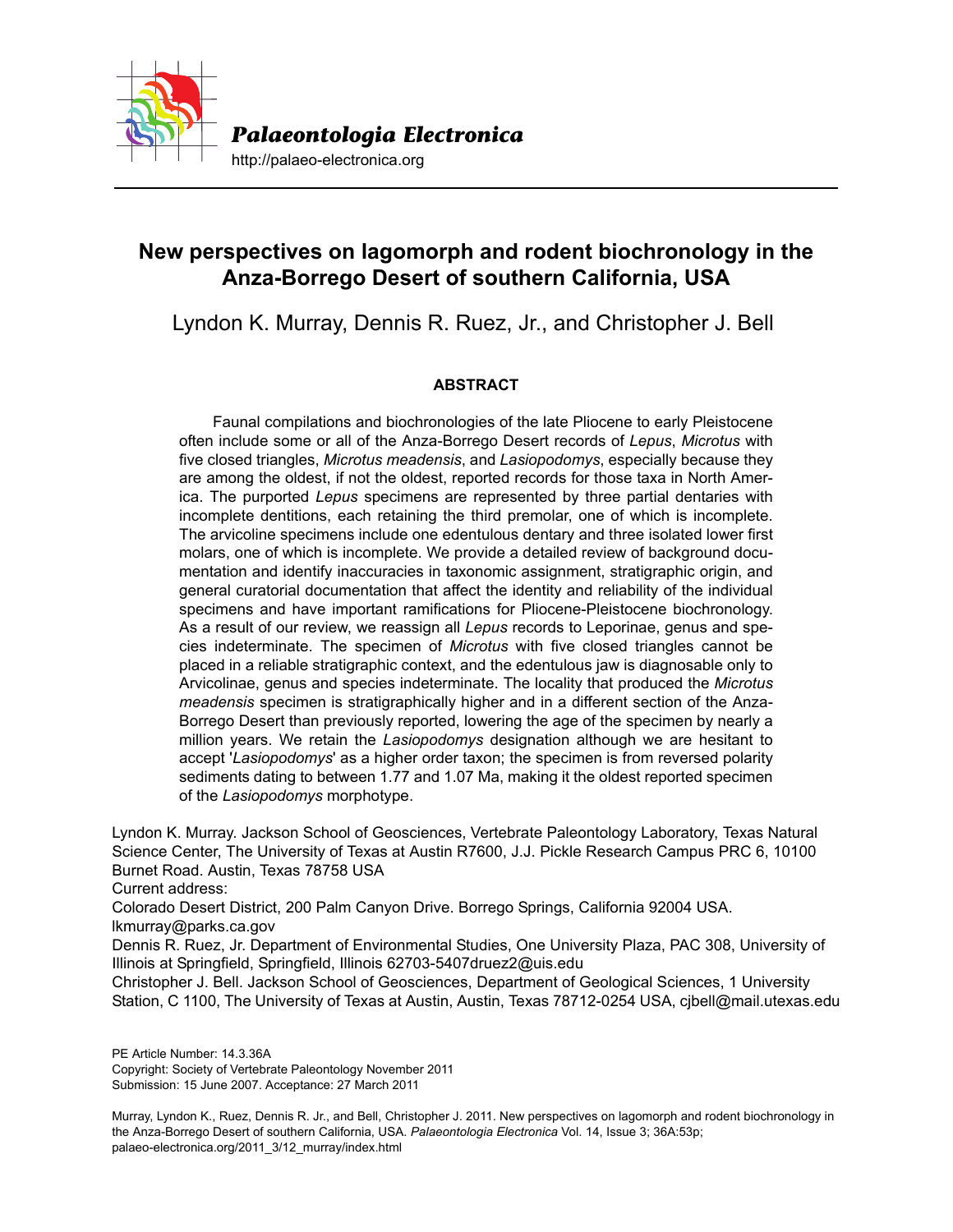KEY WORDS: Vallecito Creek - Fish Creek; *Microtus californicus*?; *Microtus* (= *Terricola*) *meadensis*; *Lasiopodomys* morphotype; *Lepus* cf. *callotis*

## **INTRODUCTION**

The Anza-Borrego Desert (ABD) constitutes the northwestern portion of the Colorado Desert, which extends from the eastern slope of the Peninsular Ranges to the Colorado River, and from San Gorgonio Pass in the north to Baja California Norte. Anza-Borrego Desert State Park (ABDSP) is one of five parks within the Colorado Desert District of the California Department of Parks and Recreation and encloses the Anza-Borrego Desert. Extensive exposures of late Miocene through Pleistocene fossiliferous sediments have yielded important collections of vertebrate fossils, beginning in the 1930s and 1950s (e.g., Frick 1937; Downs 1957, 1967; Brattstrom 1961; White and Downs 1961, 1965; Downs and Woodard 1962; Howard 1963; White 1965, 1968, 1969; Downs and White 1965, 1966, 1968; Hibbard et al. 1965). These fossils, especially those from the Vallecito Creek – Fish Creek sequence, played a role in the development of biostratigraphic correlations and biochronologic interpretations across western North America, and continue to figure prominently in late Pliocene to early Pleistocene paleontological investigations. The stratigraphic and chronologic significance of the ABD faunas is highlighted by the fact that several ABD specimens were reported previously as either the earliest or latest known records of mammalian taxa in North America. Purported earliest occurrences include *Microtus* cf. *M. californicus*, *Equus* (*Equus*), *Euceratherium*, *Nothrotheriops*, and *Sylvilagus*; purported latest occurrences include *Borophagus diversidens*, and cf. *Dinohippus* sp. (Lundelius et al. 1987; Repenning 1987, 1992; Cassiliano 1999; Bell et al. 2004b). Interpretations of the stratigraphic and chronologic placement of these and other taxa helped to shape discussions of the absolute age of the local boundary between the Blancan and Irvingtonian mammal ages (e.g., Opdyke et al. 1977; Cassiliano 1999), and were important in secondary syntheses of local to continental and global-scale concepts of taxonomic relationships, biochronology, and environmental change (e.g., Opdyke et al. 1977; Lundelius et al. 1987; Lindsay et al. 1990; Martin et al. 2003; Bell et al. 2004b).

Some previous authors noted difficulties in their attempts to reconcile taxonomic identifications and ages of ABD specimens with the known biochronologic and biogeographic distribution of Blancan and Irvingtonian mammals elsewhere (Zakrzewski 1972; Repenning 1992; Repenning et al. 1995; Cassiliano 1999; Bell et al. 2004b). Our examinations of ABD leporid and arvicoline rodent specimens and the documents associated with their collection and curation revealed important inconsistencies among published information, database records, catalogued specimens, and data recorded in field notes. Most of these inconsistencies originated in the complex curatorial history of the ABD collections, but they have important ramifications for biochronologic interpretations within the Anza-Borrego Desert and throughout western North America.

## **MATERIALS AND METHODS**

We examined ABD specimens and associated primary and published documents of specimens that were previously referred to the lagomorph *Lepus* and the arvicoline taxa *Lasiopodomys*, *Microtus*, and *Terricola*. Data inconsistencies and their consequences are discussed below.

## **Institution and Field Collection Notation**

Fossil specimens collected from the Anza-Borrego Desert and now curated at the Colorado Desert District Stout Research Center (SRC) comprise collections obtained under state permit by the Natural History Museum of Los Angeles County (LACM), the Imperial Valley College Museum (IVCM), and SRC staff and ABDSP Paleontology Society volunteers. All locality and specimen numbers originally assigned by those institutions are retained in the current ABDSP collection database, along with the parenthetical acronym for the collecting institution. The Park acronym is prefixed to the original collecting institution acronym for both the locality and specimen numbers, e.g., ABDSP(LACM), ABDSP(IVCM). The letter 'V' (signifying 'vertebrate fossil') is prefixed to the specimen number, to distinguish it from the locality number and from non-vertebrate fossils within the ABDSP system. Locality and specimen numbers separated by a forward slash, e.g., ABDSP(IVCM) 68123/V24828, indicate the association between a specimen and the locality where it was found. Specimen numbers published prior to consolidation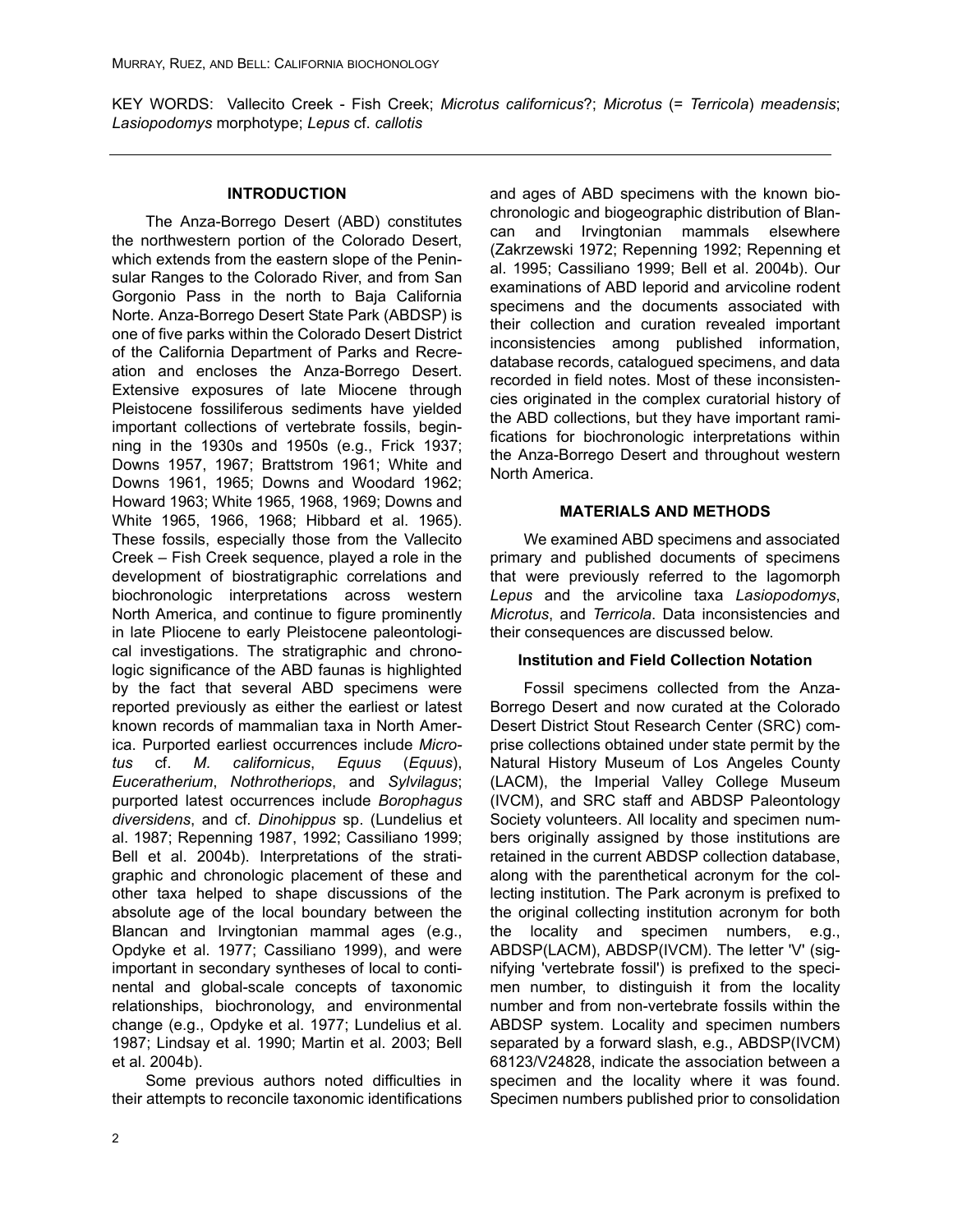of the collections appeared in the cited publications without 'ABDSP' or 'V' appended.

In our stratigraphic terminology 'VCFC section' refers to the sediments of the Vallecito Creek-Fish Creek Badlands in the southern part of the Park; 'Borrego Badlands section' refers to the sediments within the Borrego Badlands in the northern part of the Park; 'Anza-Borrego Desert' refers to the fossiliferous sediments of the entire Park, including the VCFC, Borrego Badlands, and other sections.

Additional institution and field collection abbreviations include GJM = George J. Miller field number; HJG = Harley J. Garbani field number; UADZ= Department of Zoology, University of Arizona (as published by White 1984);  $UF = Florida$ Museum of Natural History, Vertebrate Paleontology (as published by White 1991b).

## **Documentation Resources**

Primary documentation for the specimens reviewed here is on file at the Paleontology Section, SRC at ABDSP. Documents are either originals produced at IVCM and ABDSP or photocopies of original documents on file at LACM. Primary documents include field notebooks, field and master aerial photographs with localities pinpointed and labeled, locality catalogue cards, specimen catalogue cards, specimen tray labels, locality and specimen notes produced during the ongoing process of curation, letters of correspondence and database records for localities and specimens, including an unaltered 1994 copy of the LACM Anza-Borrego Desert specimen database records (1994 LACM database) obtained prior to the transfer of specimens to ABDSP.

## **Measurements**

The anteroposterior lengths of leporine p3s were measured using the orientation of White's (1991a:68) figure 2. Arvicoline m1s were measured along the occlusal surface, from the anterior to posterior edge. Tooth measurements were made through a dissecting microscope with a graduated reticle calibrated to 0.01 mm, and the tooth occlusal surface aligned parallel with the plane of the objective lens. The length of the leporine i–p3 diastema was measured with a 150 mm dial caliper calibrated to 0.01 mm.

## **Figures**

All tooth images were drawn in Adobe Illustrator over digital photographs of the specimens. The accuracy of the outlines of the enamel, dentine,

and cement features was verified by continuous comparison of the drawing, image, and direct observation of each specimen through the dissecting microscope. Examples of terms used in the text to describe leporine tooth morphology are illustrated in Figure 1.

## **RESULTS**

## **Leporidae (***Lepus***)**

**Published Reports and Identification Criteria.** Early publications of the vertebrate fauna of the Anza-Borrego Desert listed *Lepus* and/or cf. *Lepus* without reference to particular specimens or localities (Downs and Woodard 1962; Downs and White 1968; Kurtén and Anderson 1980). In the first published study of the Anza-Borrego Desert fossil leporids, White (1984) listed no specimens definitively as '*Lepus*', but identified three specimens as 'Leporinae, genus, and species indeterminate' because they could represent either *Lepus* or *Sylvilagus*.

Subsequent statements attributed generic and tentative specific allocations to personal communications from John White. For example, Lundelius et al. (1987, p. 214) listed *Lepus* in the Anza-Borrego Desert at "about 2.0 Ma (White, personal commun., 1985)", and subsequently stated (page 220) "In the Vallecito Creek Local Fauna in the Anza-Borrego sequence . . . *Lepus* cf. *callotis* occurs at the base of the Olduvai subchron at about 1.9 Ma (White, personal commun., 1985)." In his major review paper on Miocene and Pliocene leporines, White (1991a:78) listed only two Blancan locality records for *Lepus* (Borchers in Kansas and Big Springs in Nebraska). A *Lepus* record at Anita, Arizona, indicated on White's (1991a:87) figure 14, was plotted in the transition zone between Blancan and Irvingtonian ages. The Anita fauna may be much older, is taxonomically and stratigraphically problematic, and needs full reexamination (Morgan and White 2005). White (1991a:87 figure 14) plotted two *Lepus* records as Irvingtonian (sensu Lundelius et al. 1987) in age, one from Inglis 1A in Florida, and another from the Anza-Borrego Desert, California. Our interpretation of the latest *Lepus* record in that figure is based on the caption statement, "The small horizontal lines indicate stratigraphic level in the Anza-Borrego Desert Section;" one such line appears at the top of the *Lepus* stratigraphic occurrence bar. However, the symbology is inconsistent elsewhere within the figure (e.g., the *Aztlanolagus* occurrence bar mistakenly includes a reference to the Anza-Borrego Desert Section). The 'ABD *Lepus*' mark is placed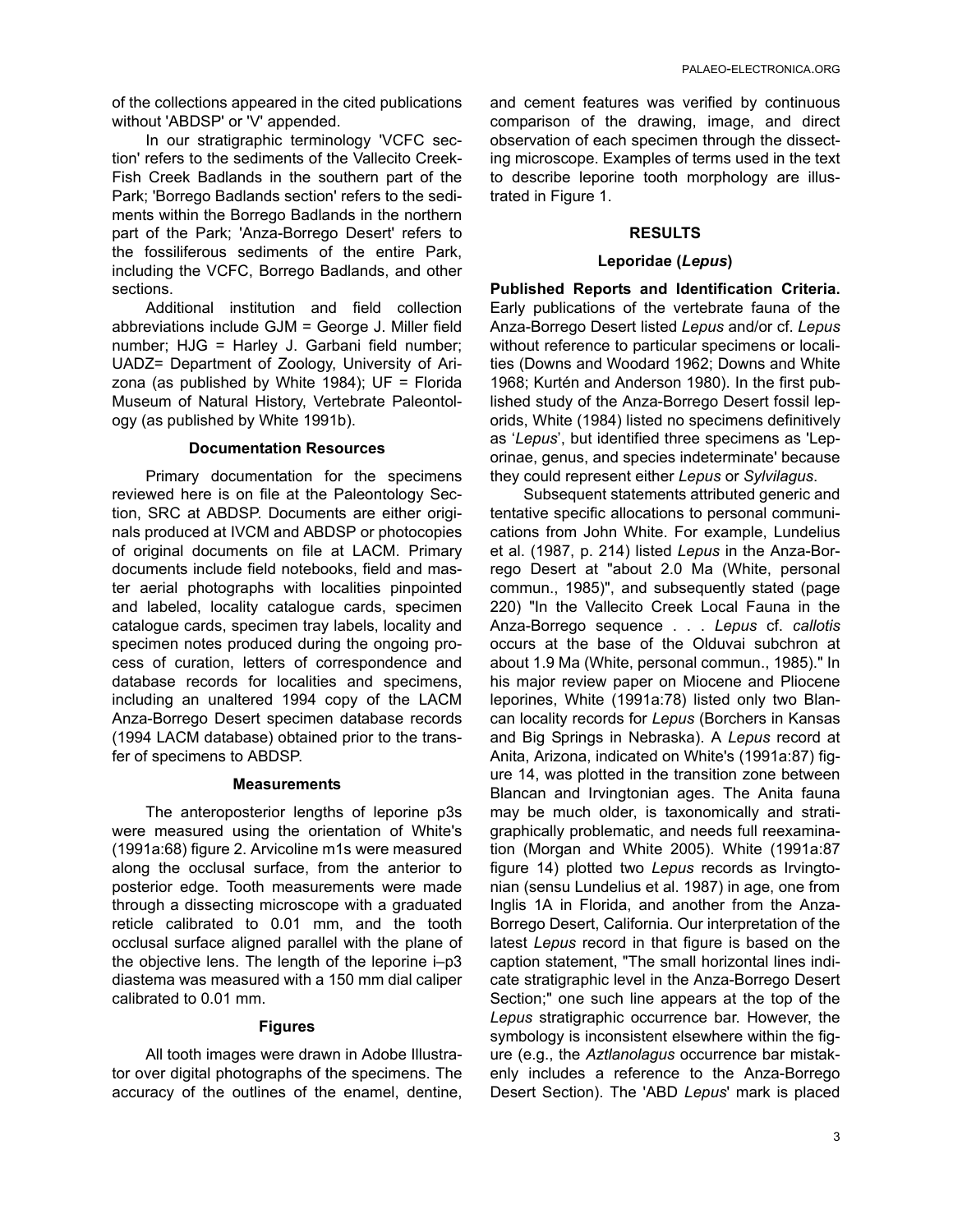

**FIGURE 1.** Occlusal view of lower third premolar of indeterminate leporine lagomorphs from Anza-Borrego Desert State Park. The top of the figure is anterior. **1.1**, ABDSP (IVCM) 113/V413, left p3; **1.2**, ABDSP(IVCM) 113/V1275, right p3; **1.3**, ABDSP(LACM) 1906/V24889, right p3. Gray lined area is broken and at a lower level than the rest of the illustrated surface. Dashed lines indicate indeterminate trace of enamel. AR = anterior reentrant, AER = anterior external reentrant, CA = central angle, Fossetid = cement filled enamel lake, PER = posterior external reentrant, PIR = posterior internal reentrant, TH = thick enamel, TN = thin enamel. Scale equals 2 mm.

opposite the Coleman 2A (Florida) label and might also be interpreted as indicating the *Lepus* reported from there by Martin (1974). White did not discuss individual specimens in his (1991a) review.

A total of four specimens from ABD were, at some time, referred in publication at least tentatively to *Lepus*. The documentary history, taxonomic, and stratigraphic complications of those specimens are discussed individually below. Taxonomic determination of isolated partial dentaries and teeth of North American leporines can be difficult or impossible. The enamel pattern and degree of enamel folding of the lower premolar (p3), the anteroposterior length of the tooth, and the i–p3 diastema length are the only characters suggested to permit differentiation of *Nekrolagus progressus*, some species of *Lepus*, and some species of *Sylvilagus* (e.g., Hibbard 1963; Dalquest 1979; White 1984, 1991a, 1991b; Dalquest et al. 1989).

In the paedomorphic pattern of leporines, the posterior internal reentrant (PIR) is open lingually. Adult specimens of *Nekrolagus*, *Lepus*, and *Sylvilagus* typically have an enamel band along the lingual edge, closing the PIR. If the cement in the PIR is not continuous with that in the posterior external reentrant, a cement filled enamel lake or fossetid (Dalquest et al. 1989) is created, designated the '*Nekrolagus*-pattern' (figure 1a); otherwise the PIR is continuous with the PER, resulting in the '*Lepus*pattern' (Hibbard 1963, figure 1b). Both patterns occur variously in *Nekrolagus*, *Lepus*, and *Sylvilagus*. The *Nekrolagus*-pattern was recorded in 88% (156 of 178 specimens) of *N*. *progressus* (Hibbard 1963), three of 22 specimens of *S*. *webbi* (White 1991b), one of 21 specimens of *S*. *hibbardi* (White 1984, 1991a), and one of four specimens of *Lepus* from Big Springs, Nebraska (White 1991a, figure 9). It is otherwise rare in *Lepus* and other *Sylvilagus* (Hibbard 1963).

**Specimen Descriptions and Provenience.** ABDSP(IVCM) 113/V413 is a partial left dentary with p3 (Figure 1.1) and p4. Approximately 90% of the p3 occlusal surface is broken and missing although most of the enamel pattern in the crosssection of the broken area is visible. The anterior third of the tooth is broken below the alveolar rim,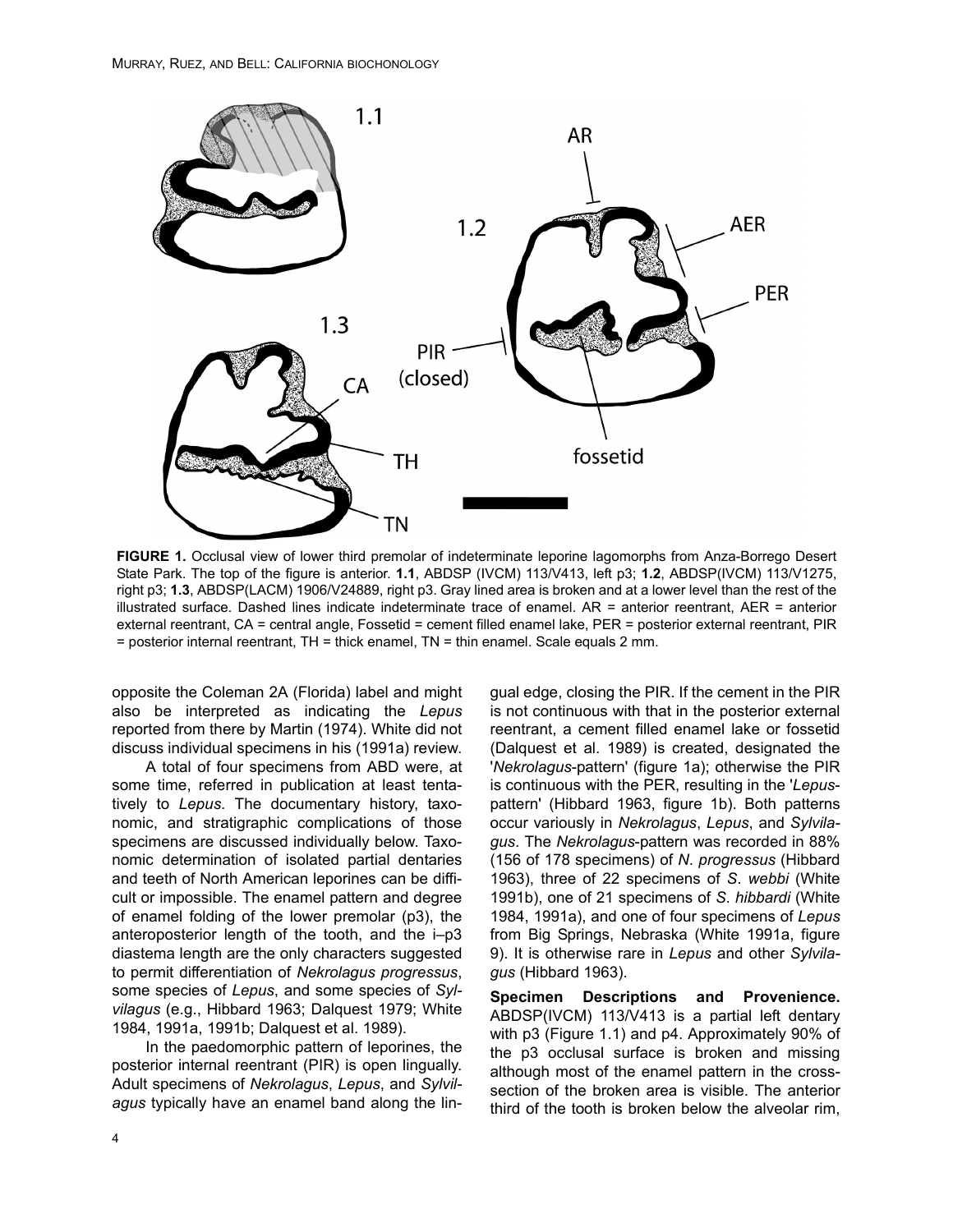leaving the outline of the tooth enamel partially obscured, and the anterior reentrant ill defined. The anteroposterior length of the tooth is 3.7 mm. The i–p3 diastema length is 18.3 mm, although the anterior margin is incomplete. The bone appears to be diagenetically unaltered with no matrix attached to the bone and no visible permineralization or internal encrustation of gypsum or calcite crystals. Foramina and vacuities in the bone are partially filled with unconsolidated sand grains.

The identification of specimen 113/V413 was given as "*Lepus* sp. cf. *L*. *callotis*" by Cassiliano (1994, p. 147). Specimen V413 shows none of the characteristics of preservation through protracted burial and permineralization as seen in specimens V1275 and V24889. Although this does not prove specimen V413 is not a fossil, it does leave open the possibility that it may be a modern specimen. Leporine bones are among the most abundant of recently deposited bones found on and in the surface sediments in ABD, and sometimes they are collected mistakenly as fossils. Once returned to the laboratory they can be difficult to separate from fossil specimens without detailed provenience information. Field notes are not known for most of the IVCM localities, so written and dated records of the circumstances of collection are not available for V413.

ABDSP(IVCM) 113/V1275 is a partial right dentary with p3 (Figure 1.2), p4, m1, m2, and m3. The anteroposterior length of the p3 is 4.0 mm. The i–p3 diastema is missing. The specimen appears to be diagenetically altered and is encrusted with matrix. All openings are either permineralized or filled with cemented matrix. Field notes and written record of collection circumstances are unavailable for this specimen.

Primary documentation (specimen catalogue cards) for ABDSP(IVCM) 113/V1275 includes two different field numbers, GJM 947 = (IVCM) Locality 27, and GJM 1024 =  $(IVCM)$  Locality 113; the two localities are physically separated by about 20 m. The date of collection, '26 April 1978', is consistent on all documents for this specimen, however, no other specimen in the current ABDSP database is listed with that date. All other specimens from locality 113 were collected on 24 November 1974. Locality 27 lists several dates of collection for the specimens, indicating separate survey and collecting events. The majority of the specimens from locality 27 are from disaggregated coprolites. Whether or not V1275 was recovered from a coprolite is unclear. Cassiliano (1994, p. 147) reported this specimen as '*Lepus callotis*' under

catalogue number 113/V4812 (=V1275, L.K. Murray specimen notes, 23 May 1996, on file at SRC).

ABDSP(LACM) 1906/V24889 is a partial right dentary with p3 (Figure 1.3), p4, m1, and m2. The anteroposterior length of the p3 is 3.8 mm. The i– p3 diastema length is 17.3 mm, although the anterior bone margin is incomplete. The specimen appears diagenetically altered with matrix attached, permineralization, and crystalline growth present as on specimen V1275.

The catalogue number of ABDSP(LACM) 1906/V24889 was misprinted in the caption of Figure 6 (White 1984, p. 46) as "LACM 24839." The undated label in the specimen tray for this fossil has the words '*Lepus*' and 'cf. *L. callotis*' printed on the taxon name line by two different hands with 'JAW' (J. White's initials, in his handwriting) on the same line. This fossil is the only ABD specimen with direct indication of identification to '*Lepus*' by White. Although it is unclear to which identification the signature refers, either indicates that White at some time considered the specimen to be *Lepus*.

 ABDSP(IVCM) 110/V407 is a partial right dentary with p3, p4, and m1, and was reported as "*Lepus* sp." by Cassiliano (1994, p. 147). The specimen is no longer available for study. It was reinterpreted to be a modern specimen by the ABDSP curatorial staff, and according to the ABDSP database was removed from the collection and discarded. This removal occurred before the curatorial staff was aware that the specimen was included in Cassiliano's dissertation (1994). ABDSP documents indicate that specimen V407 was among the leporid specimens loaned to John White in 1979, although he did not include it in any of his publications. Subsequent publications by Cassiliano (1997, 1999) listed leporid specimens by taxonomic designation ('*Lepus callotis*', '*Lepus* sp. cf. *L. callotis*', and '*Lepus* sp.') but not by specimen number.

**Taxonomic Allocation.** In the original description of the three fossil specimens under discussion, White (1984, p. 53) stated that the fossils were comparable to the mandibles of *Lepus townsendii* and *Sylvilagus cunicularius* and, "In enamel patterns of cheek teeth, specimens of *S. cunicularius* are indistinguishable from any North American species of *Lepus* or *Sylvilagus*. Thus if the only available characters to identify a specimen are size and enamel patterns on p3, the specimen cannot be referred with certainty to either *Lepus* or *Sylvilagus*." Using these criteria he concluded that the specimens were identifiable only to "Leporinae, genus, and species indeterminate." Subsequently,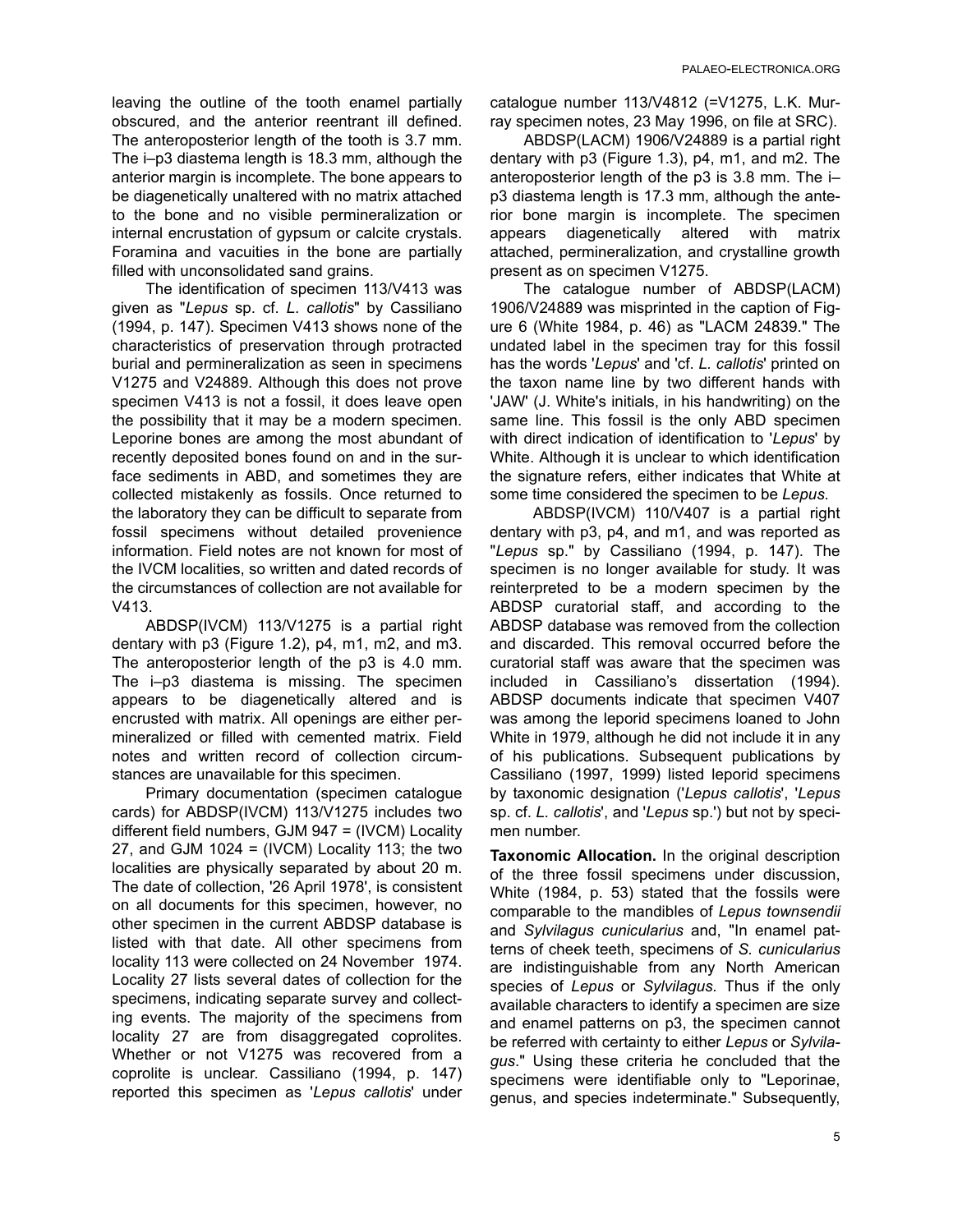White (1991a:78) indicated that "larger size and the presence of folding of TN in PER [thin enamel on the posterior margin of the posterior external reentrant] could be used to diagnose *S. cunicularius*," and that mandibles could be identified as *Lepus* if the [i–p3] "diastema [is] 21 mm in length or longer," or if the p3 has the combination of "an anteroposterior length of 3.7 mm or larger" and enamel pattern similar to the predominant patterns of "*L. californicus* and *L. townsendii*, as shown in {f}igure 10."

All three of the ABD fossil p3s have an anteroposterior length of 3.7 mm or greater. The two specimens with measurable (although incomplete) i–p3 diastemas each have a diastema length of less than 21.0 mm. Specimen V1275 has a cement-filled enamel lake (fossettid) separated from the PER by a dentine isthmus. Folding of thick enamel in PER (TH) of the three ABD p3s is 'simple'—"one small or shallow loop at the lingual margin of the central angle and/or a loop at the extreme lingual end of the re-entrant" to 'moderate'—"as in simple but with one or two additional small loops" (Dalquest et al. 1989, p. 299), while folding of TN is 'none' or 'simple'.

Based solely on the criteria of White (1991a; enamel pattern on p3 similar to the predominant enamel patterns of *L. townsendii* and *L. californicus* as in his figure 10 and anteroposterior length of 3.7 mm or greater) the two specimens V413 and V24889 might be considered to be *Lepus*. However, V413 shares similar enamel characters (TH and TN in PER) with *Nekrolagus progressus* specimens reported by Hibbard (1963, p. 3, figures 1f, g, h, i), and falls within the size range of *N. progressus* (anteroposterior length of p3 = 2.7–3.8 mm, N = 38 specimens; White 1991a, table 3). Specimen V24889 shares similar enamel characters with *Sylvilagus webbi*. The p3 falls within the size range of *S. webbi* (anteroposterior length of p3 = 3.0–4.3 mm,  $N = 22$  specimens; White 1991b, table 1); and its enamel pattern is similar to at least two *S. webbi* specimens (UF49841 and UF49847 in White 1991b figure 1). The enamel lake in specimen V1275 makes it a likely candidate for *Nekrolagus* (White 1991a) but an enamel lake is also found in some specimens of *Lepus* and *Sylvilagus* (Hibbard 1963; White 1991b). The incomplete diastema lengths of specimens V24889 and V413 approach 21 mm, one of White's (1991a) criteria separating *Lepus* from *Sylvilagus*. The two specimens also fall near the high end of the ranges of *Nekrolagus progressus* as well as *S. webbi* specimens from chronologically similar (Blancan) Florida sites; the

diastema length range of *Nekrolagus progressus* is 16.8–18.5 mm (N = 3 specimens; White 1991a); and the diastema length range of *S. webbi* is 14.3– 18.8 mm, ( $N = 7$  specimens; White 1991b). All three ABD p3 specimens also appear to be similar in size and/or enamel pattern to the modern *S. cunicularius* specimen, UADZ5133 of White's (1984, p. 46) figure 6.

Locality (IVCM) 113 is located stratigraphically near the base (1.95 Ma) of the Olduvai magnetic polarity chron C2n while locality (LACM) 1906 is above the top (1.77 Ma) of the Olduvai. The oldest age estimate that can be applied to locality (IVCM) 113 is between about 1.9 and 2.0 Ma, and for locality (LACM) 1906 between about 1.3 and 1.4 Ma. These two localities lie in the middle of the geographic and stratigraphic distribution of *Sylvilagus hibbardi* in the VCFC section, along with multiple sites listed on the database as containing elements diagnosable only to '*Sylvilagus* or *Lepus*'. The estimated age of locality 113 reveals that specimens V413 and V1275 are those referred to by Lundelius et al. (1987, p. 214, 220; see above) as either "*Lepus*" or "*Lepus* cf. *L. callotis*." However, none of the ABD specimens has an enamel pattern remotely similar to the predominant enamel pattern for *L. callotis* as illustrated by White (1991a, figure 10), which shows a strong (sensu Dalquest et al. 1989) folding pattern of the TH enamel and moderate to strong folding of the TN enamel.

The three fossil specimens discussed herein appear significantly larger than *S. hibbardi*, also reported from the associated strata, and may represent one or more different taxa. Based on criteria developed in previous discussions (e.g., Hibbard 1963; Dalquest 1979; White 1984, 1991a, 1991b; Dalquest et al. 1989), specimen V1275 appears similar to *Nekrolagus*, and specimens V413 and V24889 appear similar to *Lepus* and some large *Sylvilagus*. However, specimen V413 also appears to be a modern specimen while specimen V1275 suffers from imprecise provenience data. All three specimens lack sufficient diagnostic characters for incontestable designation as *Nekrolagus*, *Lepus*, or *Sylvilagus*. Well supported taxonomic identity and stratigraphic position are paramount for establishment of early records for these taxa. We therefore reaffirm White's original (1984) referral of these three specimens to 'Leporinae, genus and species indeterminate.' We searched the ABDSP fossil collection for other specimens possibly referable to *Lepus*, but found none with sufficient diagnostic characters for reference to that genus.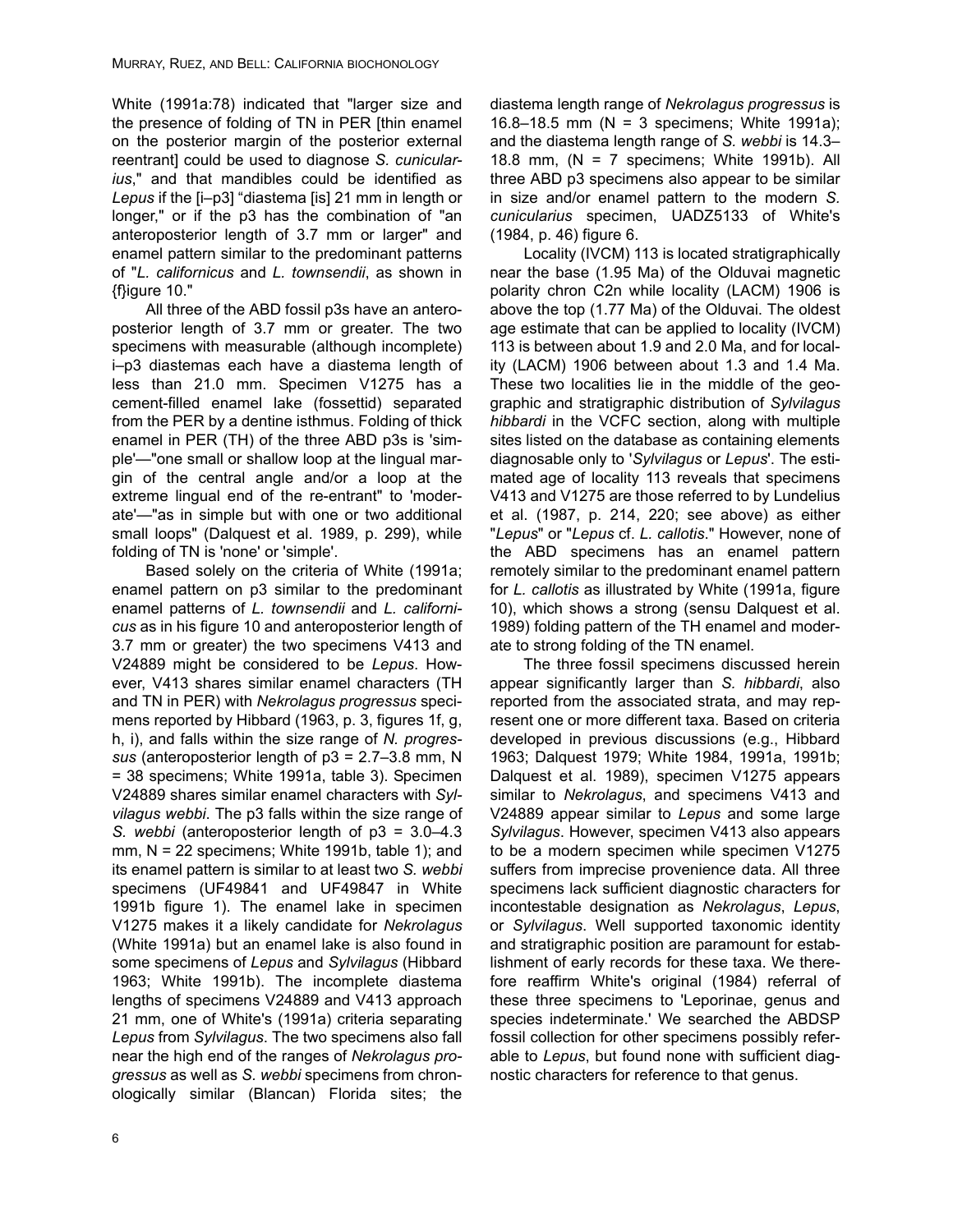

**FIGURE 2.** Occlusal view of lower first molar of arvicoline rodents from Anza-Borrego Desert State Park. The top of the figure is anterior. **2.1**, ABDSP(LACM 1942/V8252, right m1, *Lasiopodomys* morphotype; **2.2**, ABDSP(LACM) locality indeterminate/V24540, right m1, *Microtus* sp. with 5 closed triangles; **2.3**, ABDSP(LACM) 68123/V24828, left m1, *Microtus* (=*Terricola*) *meadensis*. Gray lined area is broken and at a lower level than the rest of the illustrated surface. Dashed lines indicate indeterminate trace of enamel. Scale equals 2 mm.

## **Arvicolinae**

**Published Reports and Identification Criteria.** Fossil specimens from ABD were referred previously to several arvicoline taxa including *Ondatra idahoensis*, *Ophiomys parvus*, *Mictomys anzaensis*, *Lasiopodomys* sp., *Microtus* (sometimes as *M*. *californicus*, sometimes with questionable allocation to that species, sometimes simply as '*Microtus* sp.'), and *Microtus* (or *Terricola*) *meadensis* (Zakrzewski 1972; Repenning 1992; Repenning et al. 1995; Bell et al. 2004a). Only the *Microtus* and *Lasiopodomys* specimens are reviewed here.

The recognized North American arvicoline fossil record consists predominantly of isolated teeth and partial tooth rows preserved in fragmentary (or, rarely, intact) lower jaws and maxillae. The lower first molar (m1) has long been recognized as the most useful tooth for determining taxonomic affinity in North American arvicolines. For some taxa the upper second and/or third molars (M2, M3) may also help to refine taxonomic allocation. Relatively few discrete morphological characters are preserved on isolated m1s, but systematically informative features include the presence or absence of roots, presence or absence of cementum in reentrant angles, the number of alternating triangles, differentiation in thickness of enamel on the anterior and posterior edges of triangles, and the relative closure of triangles with respect to each other and with other dentine fields on the tooth (posterior loop, anterior loop).

**Specimen Descriptions and Provenience.** ABDSP(LACM) 1942/V8252 is a poorly preserved, isolated, right m1 (Figure 2.1). The specimen is broken and partially encased in matrix. The original occlusal surface appears to be entirely broken away. The posterior loop is represented only by the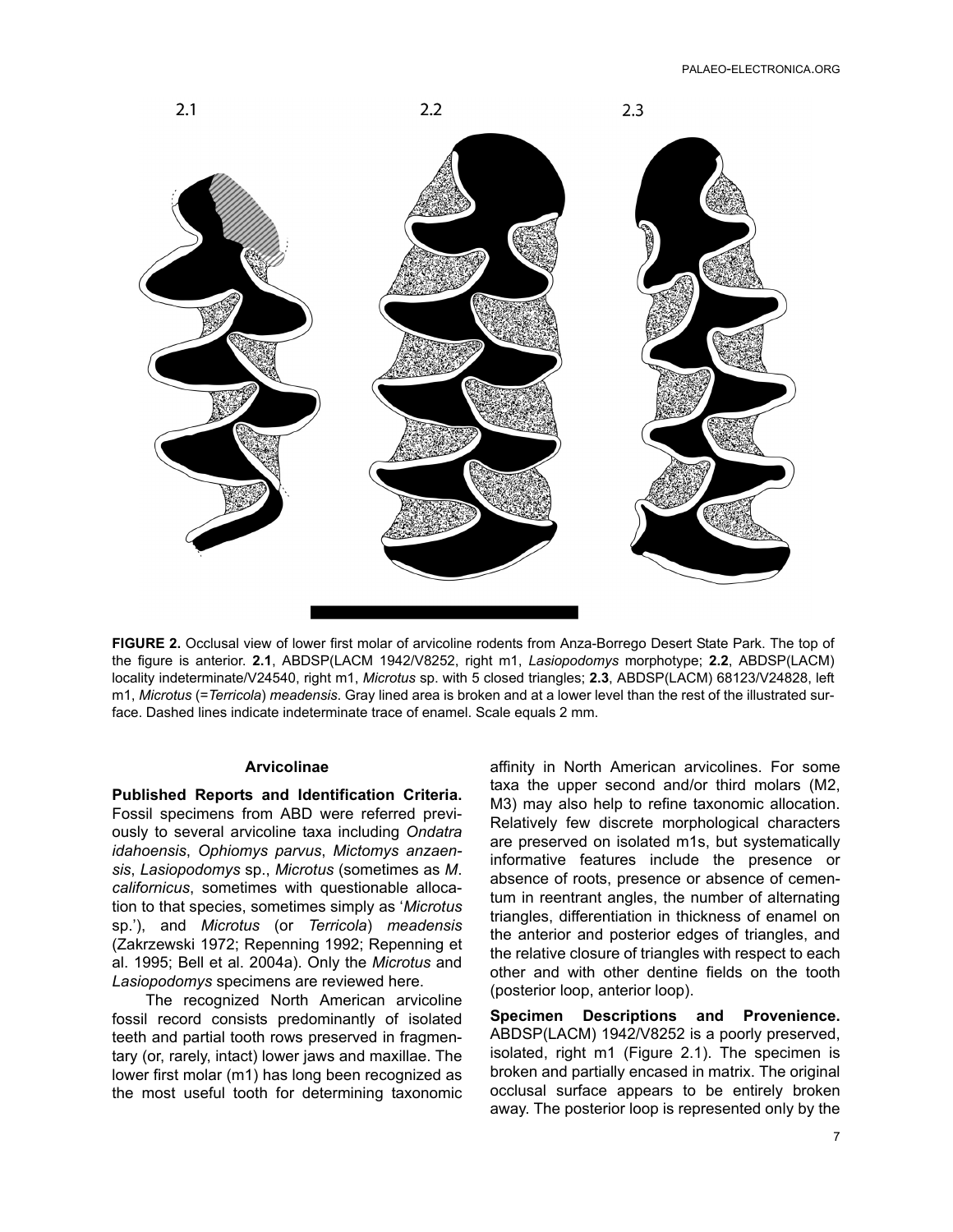leading edge of the enamel and a portion of the dentine field. The first four triangles (counting from the posterior end of the tooth) are completely closed off from one another, although the fourth is somewhat confluent with the fifth. The first and third are more expanded labiolingually than are the second and fourth. The fifth is broken near the point where it meets the anterior cap. The breakage obscures some of the detail, but it appears that the fifth triangle was confluent with the anterior cap. There is no obvious development of a sixth triangle. Cement is present in most reentrant angles, but is lacking on the most anterolingual reentrant. There is little or no enamel thickness differentiation between the leading and trailing edges of the triangles. The locality designation for the specimen, and its stratigraphic placement, are undisputed and appear to be correct. Locality 1942 is stratigraphically above the Olduvai Chron (C2n) and below the Jaramillo (C1r.1n), and is therefore between 1.77 Ma and 1.07 Ma in age.

 ABDSP(LACM) V24540 is an isolated, unrooted, right m1 (Figure 2.2); intact posterior loop with five closed triangles; sixth and seventh triangles are well-developed and confluent with each other and with the rounded anterior cap of the tooth. Enamel thickness is strongly differentiated on all triangles, with trailing edge enamel on each triangle thinner than that on the leading edge. Extensive cement is present in all reentrant angles. The anteroposterior length of the m1 is 3.4 mm.

ABDSP(LACM) V24540 was originally published under locality '6814' (Zakrzewski 1972). Subsequent publications listed the specimen locality as '6683' (Repenning 1992) and '6686' (Repenning 1998). The primary data for this specimen are inconsistent. The specimen label, vial cork, gelatin capsule, and 1994 LACM database all have 'LACM 24540' and locality '6814' printed on them, as published originally by Zakrzewski (1972). The field notes, dated 22 January 1968, for locality 6814 (= Field Number HJG446) list "–fox lower jaw frag.– small pellet–rabbit skeleton?—Possible 2 rabbit skeletons or at least parts, as another cranium was close by & enclosed in jacket." The date of collection on the database catalogue for most specimens (including V24540) from locality 6814 is given as '13 April 1968', three months later than the date given in the field notes. When Charles Repenning began working on the ABD arvicolines in 1990, LACM curatorial staff discovered the date discrepancy for specimen V24540. In correspondence to Repenning LACM staff noted that the tooth was clean of attached matrix, implying it was a screenwashed specimen rather than an *in situ* discovery, and therefore probably was not from locality 6814. Multiple ABDSP(LACM) localities were screenwashed around 13 April 1968, including localities 1357 and 6683, and these were suggested to Repenning as possible sources of V24540. Locality 6683 is the site from which an edentulous jaw, V24649, referred to '*Microtus californicus*?' by Zakrzewski (1972) was recovered (see below), so at least one other arvicoline specimen is known from that locality. Other localities (besides 6683 and 1357) also produced matrix for screenwashing around the same time and may be the source of V24540 (written correspondence between C. Repenning and LACM, 09 May 1990 to 22 June 1990). The locality and stratigraphic data for this specimen are seriously compromised. The specimen cannot, therefore, be considered in evaluations of the temporal range of arvicolines within ABDSP.

The referral of specimen V24540 to locality '6686' (Repenning 1998, p. 52, footnote 9) is apparently a misprint of '6683'. Locality LACM 6686 is not an ABD locality. That locality number does not appear in any of the 1990 'arvicoline' correspondence between Repenning and LACM.

ABDSP(LACM) 6683/V24649 is an edentulous left dentary. The specimen clearly represents an arvicoline rodent with ever-growing teeth (there are no root sockets). The approximate outline of the m1 is still discernible and indicates that there were likely five lingual and four labial reentrant angles. Locality and stratigraphic provenience data are not disputed.

ABDSP(LACM) 68123/V24828 is an isolated, unrooted left m1 (Figure 2.3) with an intact posterior loop with three closed triangles; the fourth and fifth triangles are confluent with one another in a rhombus, but are closed from the anterior dentine fields. The sixth and seventh triangles also are well-developed, and broadly confluent with each other and with the rounded anterior cap. Cement is present in all reentrant angles. The trailing enamel is only slightly thinner than the enamel on the leading edge on each triangle. The anteroposterior length of the m1 is 3.55 mm.

The locality for this specimen (locality 68123) is recorded in the 1994 LACM database, on field aerial photographs, and on a handwritten note (T. Downs, 29 August 1990) as being in the Borrego Badlands. The field notes (field number HJG487, recorded 06 February 1968) placed it in Beckman Wash, Borrego Badlands. Fossils from the site included "horse limb elements—rodent deposit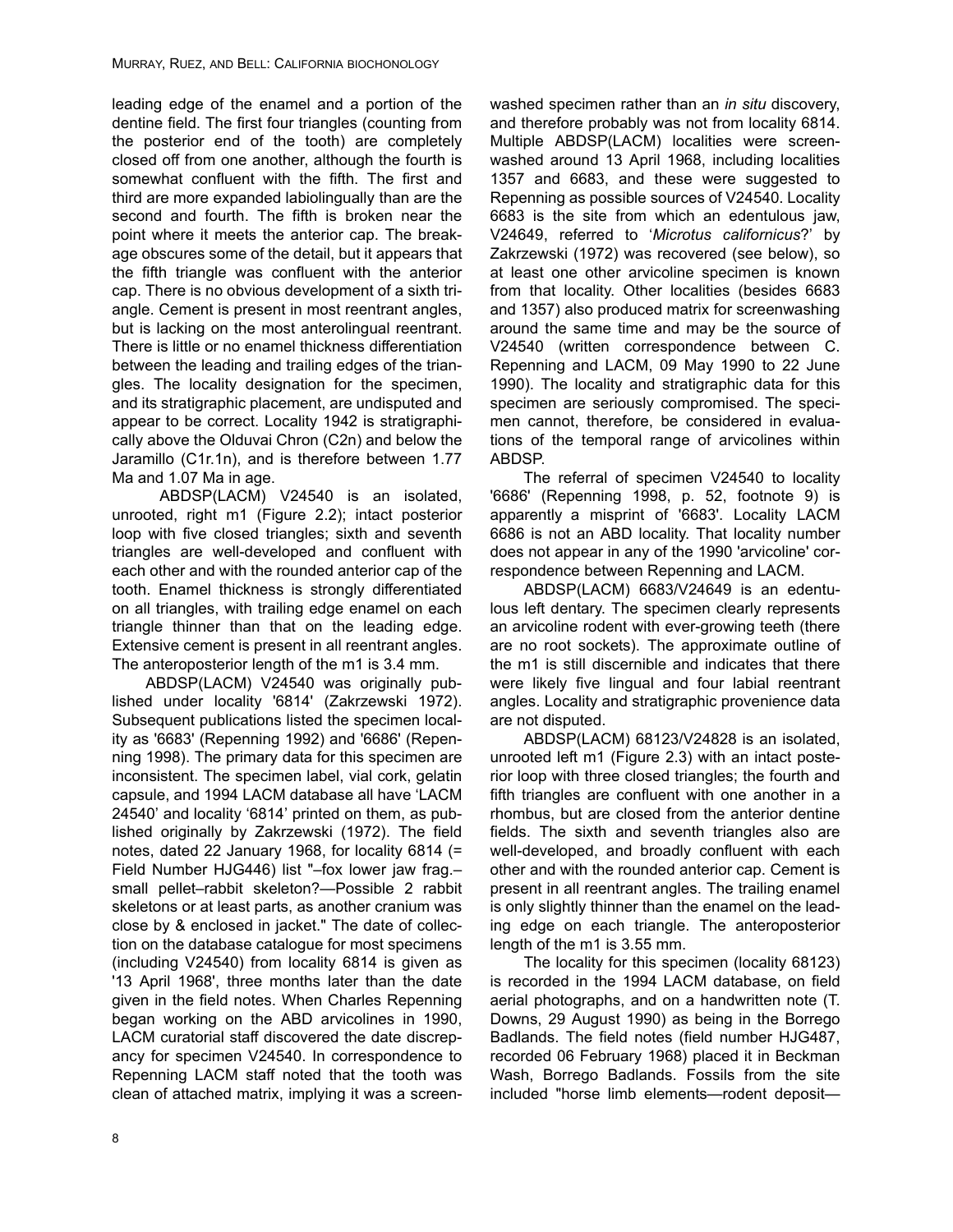*Neotoma*." At least two sacks of matrix were collected on 08 February 1968 for screenwashing. Downs (handwritten note 29 August 1990) gave an estimated age for this locality as "0.5 Ma or later." An erroneous report that the specimen was from the "Vallecito Creek fauna" (Repenning 1992, p. 50) was apparently based on a written communication from J. White in 1990. We were not able to locate this correspondence, but all other sources of information regarding the position of this locality within ABD indicate it is in the top of the Borrego Badlands, approximately 80 km north of VCFC, in significantly younger sediments. There does not appear to be any major discrepancy in other primary data, therefore the specimen is still valid for biostratigraphic consideration, however, it was not recovered from within the VCFC.

**Taxonomic allocation.** ABDSP(LACM) 1942/ V8252 was originally identified as *Microtus californicus*? (Zakrzewski 1972), but was subsequently transferred to *Lasiopodomys* sp. (Repenning 1992). Specimens that conform to Repenning's morphological concept of *Lasiopodomys* in North America are significantly different in morphology of the m1 from the living representatives in Mongolia and Korea (see Repenning 1992 figure 11, and his discussion on pp. 46–48). The m1s of extant species of *Lasiopodomys* resemble those of many extant species of *Microtus* with five closed triangles. Recent molecular data also nest extant *Lasiopodomys* within crown-group *Microtus* (Galewski et al. 2006), supporting an argument for subsuming at least extant species of *Lasiopodomys* under the name *Microtus*. The extinct '*Lasiopodomys' deceitensis* from North America is distinct (in morphology of m1) from other North American arvicolines, but was originally placed in the genus *Microtus* (Guthrie and Matthews 1971). Such placement may be justified, but the taxonomic affiliations of *deceitensis* are currently based only on molar morphology. Recent molecular analyses show at least weak support for a monophyletic clade of endemic extant North American *Microtus* (e.g., Conroy and Cook [2000] and Galewski et al. [2006]; but see Jaarola et al. [2004]). Based on ingroup commonality and outgroup assessment from those trees, the primitive morphology for m1 in North American *Microtus* was five closed triangles (unambiguous from the Conroy and Cook [2000] analysis; ambiguous in the Galewski et al. [2006] trees). In light of these data, the higher-level taxonomic affinity of '*Lasiopodomys' deceitensis* remains uncertain (Bell et al. 2004a; Bell and Bever 2006). The morphology of ABDSP(LACM) 1942/V8252 is consistent with that

of '*Lasiopodomys' deceitensis* from various other localities in North America (reviewed by Repenning 1992) and was placed in taxonomic association with those specimens by Repenning (1992). Our illustration differs in detail from that provided by Repenning (1992, figure 11A), but we accept his identification of the specimen as a *Lasiopodomys*like morphotype, and hesitatingly retain the use of '*Lasiopodomys'* as a higher-order taxonomic name for specimens with that general morphology. In many North American faunas, this morphotype occurs in such low abundance that it likely represents atypical morphologies of other species (e.g., *Microtus paroperarius*; Bell et al. 2004a). Although *Microtus paroperarius* is not recorded from the Anza-Borrego Desert, the single specimen with a *Lasiopodomys* morphotype probably does not warrant formal taxonomic recognition at this time.

The taxonomic assignments of ABDSP(LACM) V24540 have always implied close affinity with the extant California species, *Microtus californicus*. It was questionably referred to that species by Zakrzewski (1972). The questionable status was dropped by Repenning (1992) who provided a definitive referral to species. The question mark was returned by Repenning et al. (1995), and the specimen was listed as *Microtus* sp. cf. *M*. *californicus* by Repenning (1998). There are no fewer than 12 recognized extant North American *Microtus* species that share the general m1 morphology seen in extant *M*. *californicus* (Bell and Barnosky 2000). Without using modern biogeography as a tool to refine taxonomic allocation, there are no known morphologic features of this specimen that permit definitive species allocation. The broader complication of identification of isolated molars of *Microtus* species were discussed by Bell and Repenning (1999), Bell and Barnosky (2000), Bell et al. (2004a), and Bell and Bever (2006). The specimen is best referred to as a member of *Microtus* with five closed triangles on m1.

ABDSP(LACM) 6683/V24649 is an edentulous dentary fragment. The taxonomic affinity of the specimen is poorly resolved. The original description (Zakrzewski 1972) identified it as '*Microtus californicus*?' because the alveolus indicated an unrooted tooth, with reentrant and salient angles consistent with referral to *Microtus*. The argument was supported by the observation that the alveolus morphology was inconsistent with *Mictomys*, the only other arvicoline known at that time from ABD. The fact that the specimen could represent a different genus or species was noted in the original description (Zakrzewski 1972). The last three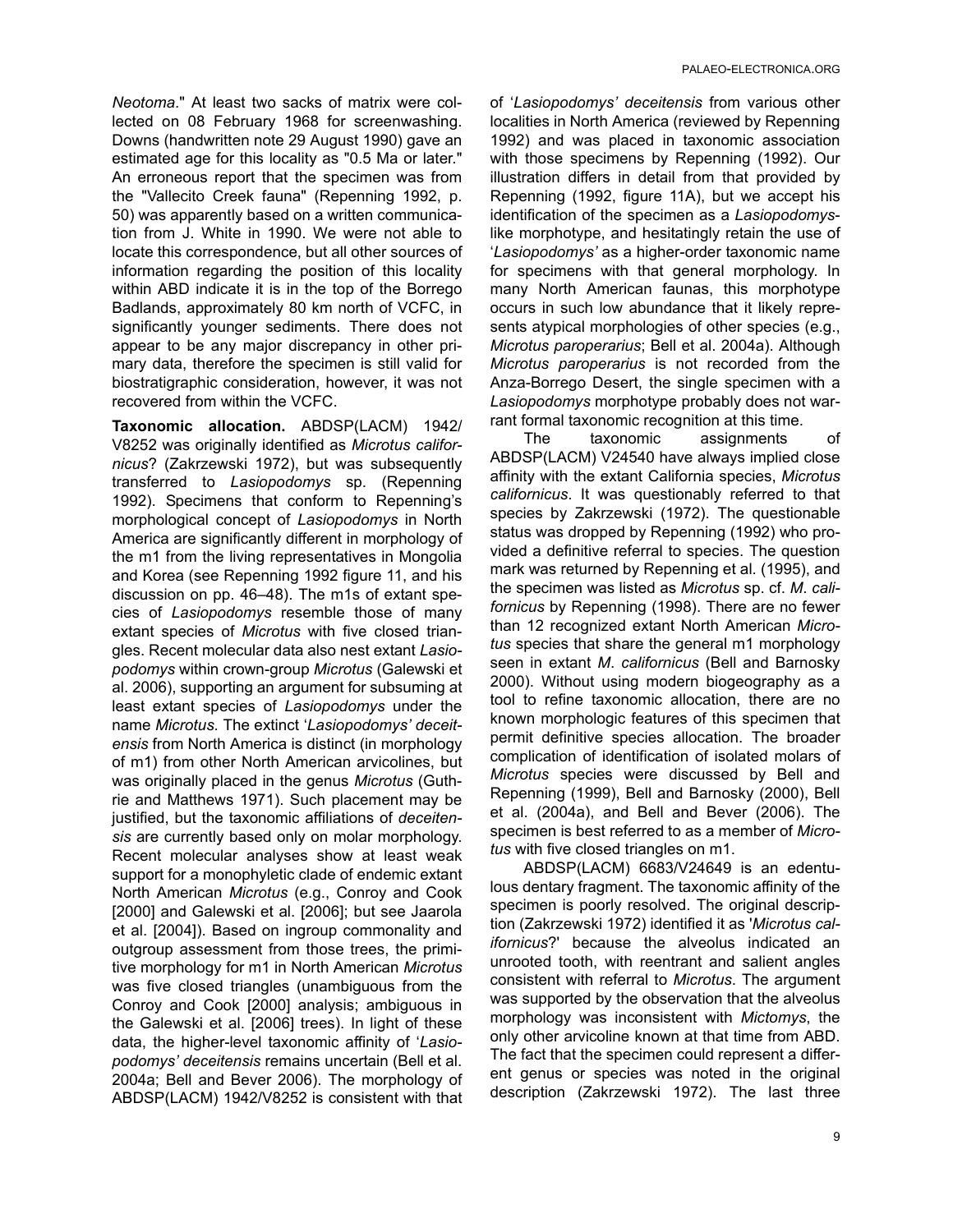decades have seen an increase in the known diversity of arvicolines from ABD (Repenning 1992; Repenning et al. 1995), as well as western range extensions for taxa not previously thought to have occurred west of the Great Plains (e.g., *Microtus paroperarius*, *Allophaiomys pliocaenicus*; Gillette et al. 1999; Bell et al. 2004a, 2004b). These developments, combined with an increasing preference for reliance on diagnostic features of the fossils themselves, lead us to conclude that the most defensible identification for specimen V24649 is 'Arvicolinae.'

ABDSP(LACM) 68123/V24828 was identified as *Terricola meadensis* by Repenning (1992). The morphology of the specimen is certainly consistent with the type population of '*Pitymys' meadensis* from the Cudahy fauna in Kansas (Hibbard 1944; Paulson 1961), and we agree that the species assignation is correct. Higher-level taxonomy for *meadensis* has been a source of confusion and contention for decades. Recognition of distinct 'pitymyine' species groups (variously placed in the genera or subgenera *Pitymys*, *Pedomys*, *Terricola*) was commonplace until the emergence of molecular data that universally found these groups to be polyphyletic (e.g., Moore and Janecek 1990; Conroy and Cook 2000). Based on all available data, the specimen is best considered *Microtus meadensis* (see discussion in Bell et al. 2004a).

## **DISCUSSION**

*Lepus* is one of several taxa suggested as stratigraphic markers signaling the beginning of the Irvingtonian land mammal age (Lundelius et al. 1987), especially in faunas where other, more preferable marker taxa (e.g., *Mammuthus*, *Microtus*) are unavailable. In his review of the Blancan-Irvingtonian boundary at ABD, Cassiliano (1999, p. 183) concluded that "the use of *Lepus* to define the boundary may be unreliable (Lindsay 1995), but, at present, is the best choice in the FCVC [VCFC] section."

Based on our reanalysis of the ABD leporines there are currently no specimens in the fossil collection that can be diagnosed unequivocally as *Lepus*. This is not to say *Lepus* is not present in the ABD fossiliferous sediments, but with the fossil material currently available its presence is not verifiable. The best course of action at present is to remove *Lepus* from the ABD faunal list and eliminate the purported ABD records from discussions of biochronology. Further work on leporines in the VCFC section is needed.

A similar re-evaluation and removal of '*Lepus*' from the Curtis Ranch and 111 Ranch faunas (Galusha et al. 1984; Lindsay et al. 1990; White 1991a) resulted in the emendation of southern Arizona Pliocene-Pleistocene biochronology and the stratigraphic repositioning of the local Blancan-Irvingtonian boundary. Our study further reduces the number of localities recording the early presence of *Lepus* and increases the importance of the remaining early *Lepus* localities, Big Springs and Borchers, as well as the recently published Blancan records of *Lepus* from Bear Springs, Anita, and San Simon faunas in Arizona (Morgan and White 2005). It also places greater emphasis (Lundelius et al. 1987; Martin et al. 2003) on the caveats regarding the difficulty in diagnosing leporine fossils based on the enamel pattern and size of p3 alone (White 1984, 1991a).

The isolated arvicoline tooth ABDSP(LACM) V24540 was one of the most important specimens reported from ABD. For years it was accepted as the oldest known *Microtus* with five closed triangles in North America, and because of its advanced morphology (five well-developed and fully closed triangles) it became central to hypotheses about arvicoline evolution, phylogeny, dispersal, and biochronology.

The three localities published or proposed for V24540 are of different ages spanning about 1.75 million years. Locality ABDSP(LACM) 6814 lies within the lower normally-magnetized portion of the Gauss (chron C2An3n) between 3.33 and 3.58 Ma. Locality ABDSP(LACM) 6683 is in part of the section currently uncorrelated to the paleomagnetic stratigraphy and may be anywhere from just above the top of the Olduvai (chron C2n; slightly younger than 1.77 Ma) to below the base of the Olduvai, about 2.0 Ma (future magnetic polarity and stratigraphic research in the section may resolve this issue). Locality ABDSP(LACM) 1357 lies stratigraphically below locality 6683 in the same uncorrelated area. Other potential localities from which the specimen might have been collected span almost the entire range of ages in ABD, so any speculation about actual provenience is unwarranted, and will not remove the taint of bad data associated with the specimen.

*Microtus* (sensu Repenning 1992) was used by Repenning to mark the beginning of his Irvingtonian I division in the southern portion of the United States west of the Rocky Mountains. The earliest appearance of *Microtus* with five closed triangles was placed variously at 1.4 Ma (Repenning 1992, pp. 38, 80), 1.6 Ma (Repenning et al. 1995, pp. 29–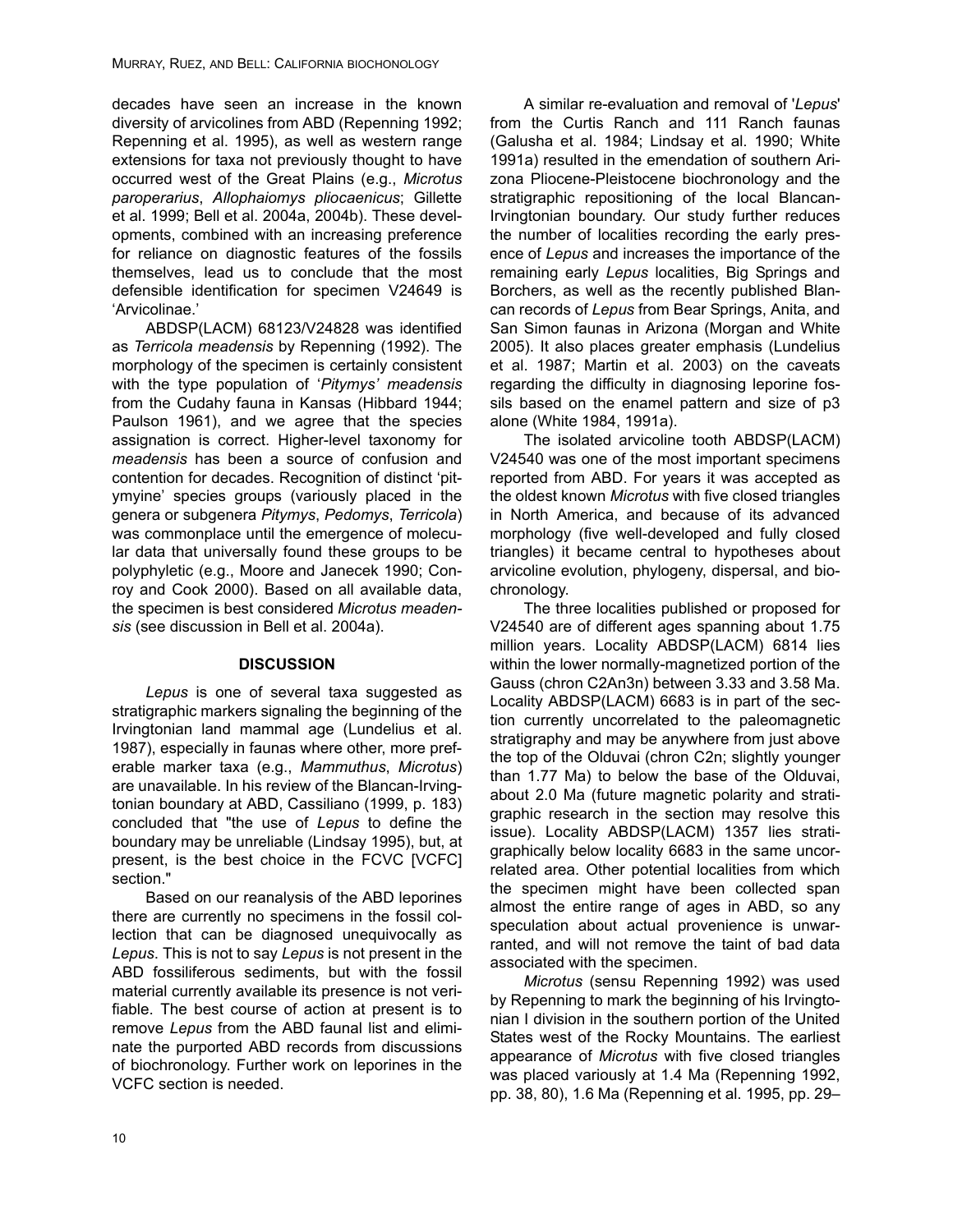31), and 1.7 Ma (Repenning 1998, p. 52). All of those age assessments were based on the single isolated tooth ABDSP(LACM) V24540 and now must be disregarded. Other early occurrences were summarized by Bell et al. (2004b), and greater attention now needs to be given to those records (Bell and Bever 2006).

The stratigraphic position of the '*Lasiopodomys'* specimen, in reversed polarity sediments dating to between 1.07 and 1.77 Ma, makes it the oldest record of that morphotype in North America (Repenning 1992). It is one of only a few specimens showing a *'Lasiopodomys'* morphotype from west of the Rocky Mountains (Repenning 1992; Bell et al. 2004a). Elsewhere in North America, *Lasiopodomys* morphotypes are known from faunas younger than 850,000 years old (Repenning 1992).

The reported specimen of *Microtus* (=*Terricola*) *meadensis* from ABD is from the top of the Borrego Badlands section, not VCFC. The specimen locality is stratigraphically above the Bishop Ash (average age 758.9 ± 1.8 ka; Sarna-Wojcicki et al. 2000); a stratigraphic change equivalent to an age reduction of at least 1 million years. Repenning's attribution of this specimen to the VCFC formed the basis for his reinterpretation of the geomagnetic polarity stratigraphy in the upper part of that sequence (Repenning 1992; Bell et al. 2004b), an assessment that now must be disregarded.

### **CONCLUSIONS**

The lagomorph specimens from the ABD section that are nearest to *Lepus* in size and morphology can not be identified definitively to the genus *Lepus*. Of the four specimens variously referred to '*Lepus*' ABDSP(IVCM) 113/V413 is the nearest in overall appearance to *Lepus* but only meets the minimum size criterion for p3 of White (1991a). It displays characters also found in specimens of *Nekrolagus* and *Sylvilagus*, and may be a modern specimen. ABDSP(IVCM) 113/V1275 has possible problems with locality provenience and may represent *Nekrolagus progressus*, although more comprehensive work on the collection is required; it is best referred to Leporinae, genus and species indeterminate. ABDSP(LACM) 1906/V24889 is similar to both medium-size *Lepus* and large *Sylvilagus* but is undiagnostic beyond Leporinae, genus and species indeterminate. ABDSP(IVCM) 110/ V407 was determined to be a specimen from a modern leporine, was discarded prior to this review, and is unavailable for further study. Based

on fossil material currently in the collection *Lepus* does not demonstrably occur in the ABD faunas.

Of the ABD specimens originally published as *Microtus californicus?* (Zakrzewski 1972) ABDSP(LACM) 1942/V8252 appears consistent with Repenning's (1992) taxonomic reassignment of the specimen to '*Lasiopodomys*,' and represents the oldest known *Lasiopodomys* morphotype in North America. ABDSP(LACM)?/V24540 is most accurately identified as *Microtus* sp. with five closed triangles, but lacks locality data. ABDSP(LACM) 6683/V24649 is diagnostic only to Arvicolinae. The specimen of *Microtus meadensis,* ABDSP(LACM) 68123/V24828, is not from VCFC (contra Repenning 1992, 1998) but from the Borrego Badlands, stratigraphically above the Bishop Ash. This is within the known temporal extent of the species elsewhere in North America (Repenning 1987, 1992; Bell et al. 2004a).

The Anza-Borrego Desert specimens from the VCFC sequence no longer contribute to discussions of the early appearance of *Lepus* or the earliest five-triangle *Microtus* in North America. The Blancan-Irvingtonian boundary in the ABD is currently undefined, and its recognition is complicated by uncertain taxonomic affinities and inconsistent primary data associated with many relevant specimens. The VCFC section still represents one of the most important fossil sequences for Blancan and Irvingtonian land mammal ages and the transition between them. Further assessment will improve the understanding of its relevance to local, regional, and continental biochronology, as well as to a general understanding of the evolution of the vertebrate biota in western North America during a dynamic interval of time.

## **ACKNOWLEDGMENTS**

We thank G.S. Bever, G.T. Jefferson, and J.I. Mead for comments on earlier versions of the manuscript. We benefitted from discussion about Anza-Borrego Desert leporine taxonomy with M.C. Cassiliano and J.A. White. C.A. Repenning and R.J. Zakrzewski shared their thoughts on arvicoline rodents of the Anza-Borrego Desert, and R.A. Martin provided stimulating discussions of arvicoline evolution in general.

### **REFERENCES**

Bell, C.J. and Barnosky, A.D. 2000. The microtine rodents from the Pit locality in Porcupine Cave, Park County, Colorado. *Annals of Carnegie Museum*, 69:93–134.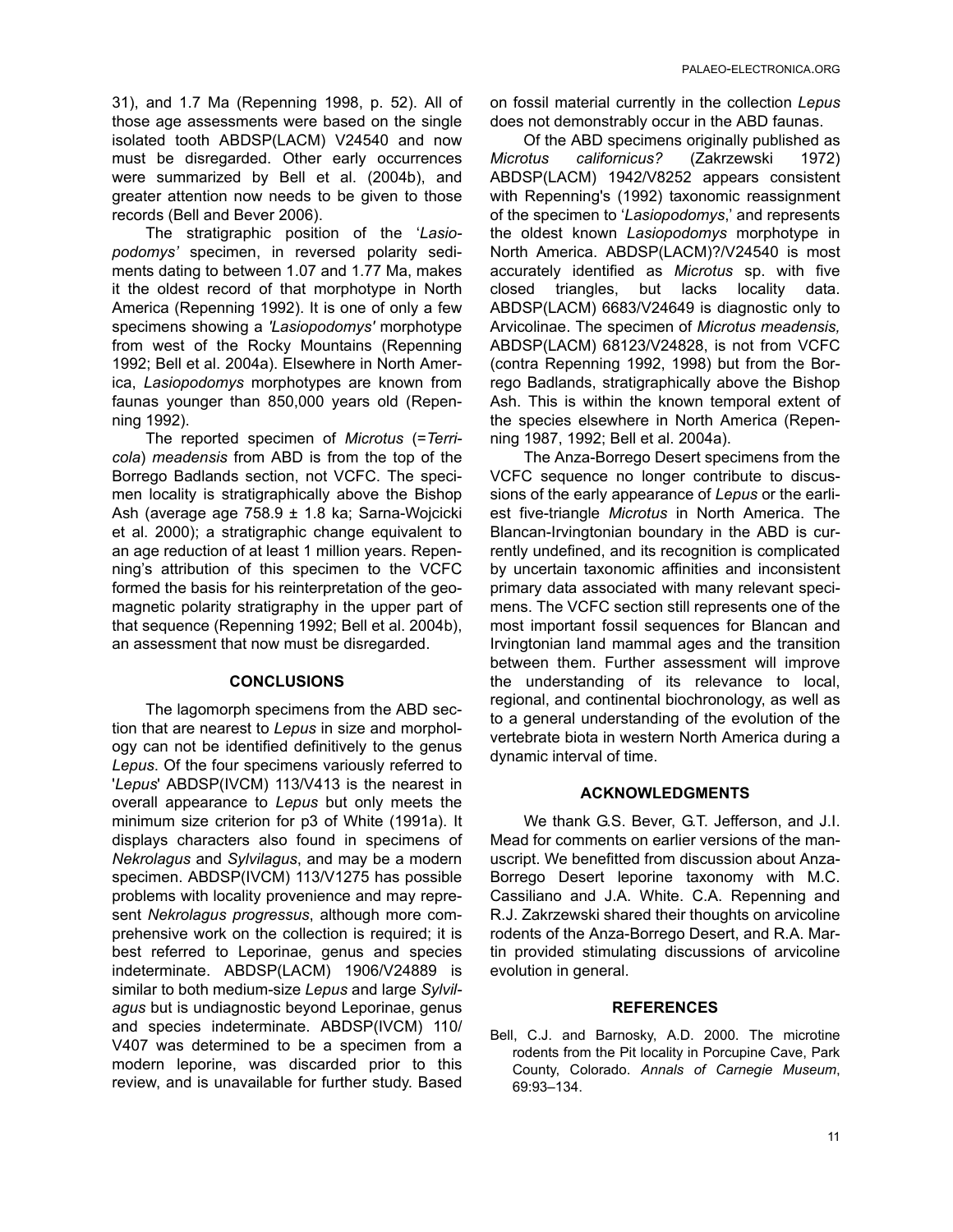- Bell, C.J. and Bever, G.S. 2006. Description and significance of the *Microtus* (Rodentia: Arvicolinae) from the type Irvington fauna, Alameda County, California. *Journal of Vertebrate Paleontology*, 26:371–380.
- Bell, C.J. and Repenning, C.A. 1999. Observations on dental variation in *Microtus* from the Cudahy Ash Pit fauna, Meade County, Kansas, and implications for Irvingtonian microtine rodent biochronology. *Journal of Vertebrate Paleontology*, 19:757–766.
- Bell, C.J., Repenning, C.A., and Barnosky, A.D. 2004a. Arvicoline rodents from Porcupine Cave: identification, spatial distribution, taxonomic assemblages, and biochronologic significance, p. 207–263. In Barnosky, A.D. (ed.), *Biodiversity Response to Climate Change in the Middle Pleistocene: The Porcupine Cave Fauna from Colorado*. University of California Press, Berkeley, California.
- Bell, C.J., Lundelius, E.L., Jr., Barnosky, A.D., Graham, R.W., Lindsay, E.H., Ruez, D.R., Jr., Semken, H.A., Jr., Webb, S.D., and Zakrzewski, R.J. 2004b. The Blancan, Irvingtonian, and Rancholabrean mammal ages, p. 232–314. In Woodburne, M.O. (ed.), *Late Cretaceous and Cenozoic Mammals of North America: Biostratigraphy and Geochronology*. Columbia University Press, New York, New York.
- Brattstrom, H.B. 1961. Some new fossil tortoises from western North America with remarks on the zoogeography and paleoecology of tortoises. *Journal of Paleontology*, 35:544–560.
- Cassiliano, M.J. 1994. *Paleoecology and taphonomy of vertebrate faunas from the Anza-Borrego Desert of California*. Unpublished Ph.D. dissertation, University of Arizona, Tucson, Arizona, USA.
- Cassiliano, M.J. 1997. Taphonomy of mammalian fossils across the Blancan-Irvingtonian boundary: Palm Spring Formation, Anza-Borrego Desert of southern California. *Palaeogeography, Palaeoclimatology, Palaeoecology*, 129:81–108.
- Cassiliano, M.J. 1999. Biostratigraphy of Blancan and Irvingtonian mammals in the Fish Creek-Vallecito section, southern California, and a review of the Blancan-Irvingtonian boundary. *Journal of Vertebrate Paleontology*, 19:169–186.
- Conroy, C.J. and Cook, J.A. 2000. Molecular systematics of a Holarctic rodent (*Microtus*: Muridae). *Journal of Mammalogy*, 81(2):344–359.
- Dalquest, W.W. 1979. Identification of genera of American rabbits of Blancan age. *The Southwestern Naturalist*, 24:275–278.
- Dalquest, W.W., Stangl, F.B., Jr., and Grimes, J.V. 1989. The third lower premolar of the cottontail, genus *Sylvilagus*, and its value in the discrimination of three species. *American Midland Naturalist*, 121:293–301.
- Downs, T. 1957. Late Cenozoic vertebrates from the Imperial Valley region, California. *Bulletin of the Geological Society of America*, 68:1822–1823.
- Downs, T. 1967. Airlift for fossils. *Los Angeles County Museum of Natural History Alliance Quarterly*, 6(1):20–25.
- Downs, T. and White, J. 1965. Pleistocene vertebrates of the Colorado Desert, California. *International Association for Quaternary Research, VII International Congress General Sessions*, *Abstract*s:107.
- Downs, T. and White, J.A. 1966. Late Cenozoic vertebrates of the Anza-Borrego Desert area, southern California; p. 310–311 in Abstracts for 1965. Abstracts of Papers Submitted for Six Meetings with which the Society was Associated. *Geological Society of America Special Papers* 87.
- Downs, T. and White, J.A. 1968. A vertebrate faunal succession in superposed sediments from late Pliocene to middle Pleistocene in California, p. 41–47. In Tajkal, J., Fejfar, O., Knobloch, E., and Musil, R. (eds.), *Tertiary/Quaternary Boundary: Proceedings of Section 10; International Geological Congress; Report of the Twenty-Third Session, Czechoslovakia 1968*. Academia, Prague, Czech Republic.
- Downs, T. and Woodard, G.D. 1962. Middle Pleistocene extension of the Gulf of California into the Imperial Valley. *Geological Society of America, Abstracts for 1961, Special Papers*, 68:21.
- Galewski, T., Tilak, M.-K., Sanchez, S., Chevret, P., Paradis, E., and Douzery. E.J.P. 2006. The evolutionary radiation of Arvicolinae rodents (voles and lemmings): Relative contribution of nuclear and mitochondrial DNA phylogenies. *BMC Evolutionary Biology*, 6:80. 17 pp. doi:10.1186/1471-2148-6-80.
- Galusha, T., Johnson, N.M., Lindsay, E.H., Opdyke, N.D., and Tedford, R.H. 1984. Biostratigraphy and magnetostratigraphy, late Pliocene rocks, 111 Ranch, Arizona. *Geological Society of America Bulletin*, 95:714–722.
- Gillette, D.D., Bell, C.J., and Hayden, M.C. 1999. Preliminary report on the Little Dell Dam fauna, Salt Lake County, Utah (middle Pleistocene, Irvingtonian land mammal age), p. 495–500. In Gillette, D.D. (ed.), *Vertebrate Paleontology in Utah*. *Utah Geological Survey Miscellaneous Publication*, 99-1.
- Guthrie, R.D. and Matthews,J.V., Jr. 1971. The Cape Deceit fauna–Early Pleistocene mammalian assemblage from the Alaskan Arctic. *Quaternary Research*, 1:474–510.
- Frick, C. 1937. Horned ruminants of North America. *Bulletin of the American Museum of Natural History*, 69:1–669.
- Hibbard, C.W. 1944. Stratigraphy and vertebrate paleontology of Pleistocene deposits of southwestern Kansas. *Bulletin of the Geological Society of America*, 55:707–754.
- Hibbard, C.W. 1963. The origin of the p3 pattern of *Sylvilagus*, *Caprolagus*, *Oryctolagus* and *Lepus*. *Journal of Mammalogy*, 44:1–15.
- Hibbard, C.W., Ray, C.E., Savage, D.E., Taylor, D.W., and Guilday, J.E. 1965. Quaternary mammals of North America, p. 509–525. In Wright, H.E., Jr. and Frey, D.G. (eds.), *The Quaternary of the United States*. Princeton University Press, Princeton, New Jersey.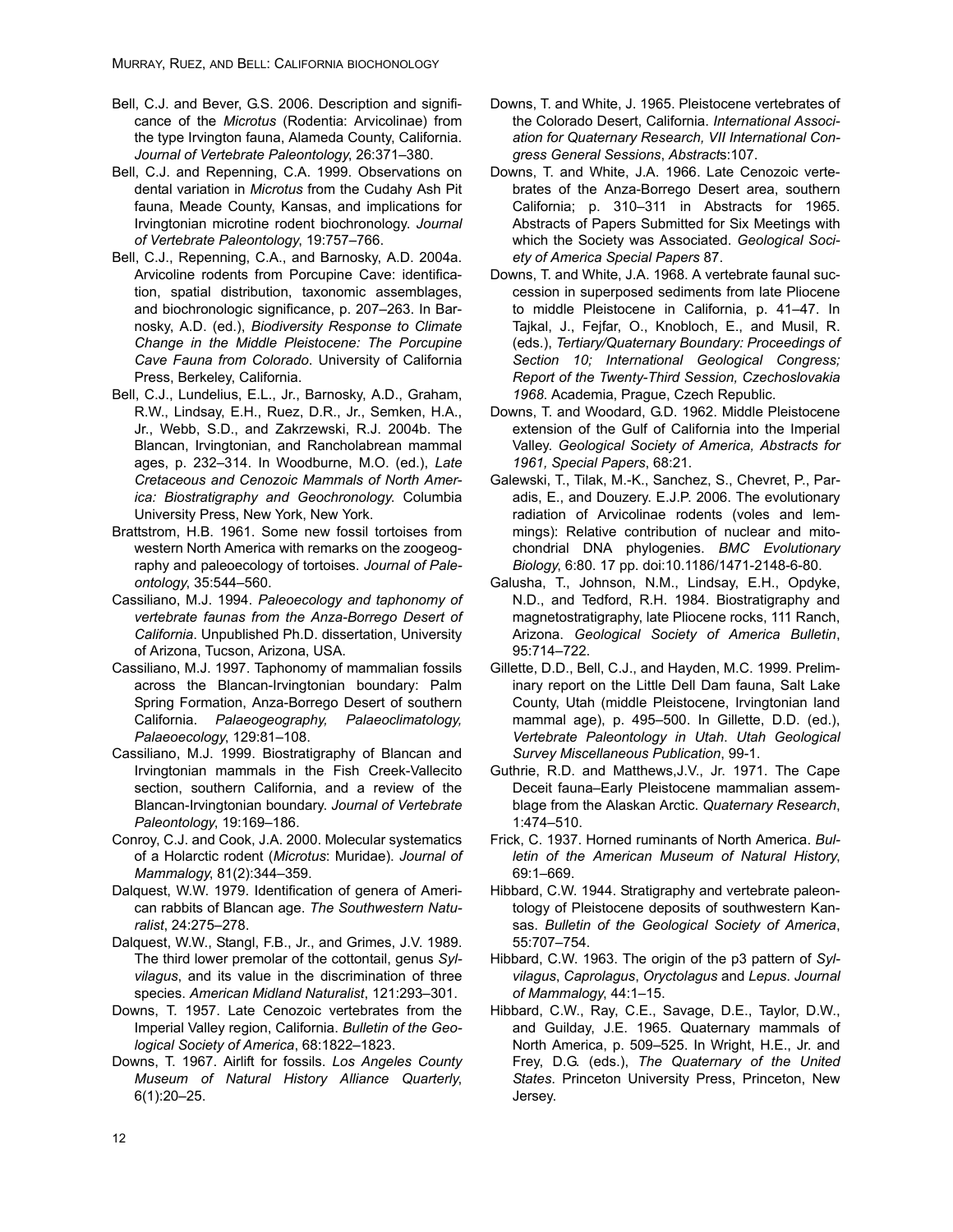- Howard, H. 1963. Fossil birds from the Anza-Borrego Desert. *Los Angeles County Museum Contributions in Science*, 73:1–33.
- Jaarola, M., Martínková, N., Gündüz, I., Brunhoff, C., Zima, J., Nadachowski, A., Amori, G., Bulatova, N.S., Chondropoulos, B., Fraguedakis-Tsolis, S., González-Esteban, J., López-Fuster, M.J., Kandaurov, A.S., Kefelioglu, H., da L. Mathias, M., Villate, I., and Searle, J.B. 2004. Molecular phylogeny of the speciose vole genus *Microtus* (Arvicolinae, Rodentia) inferred from mitochondrial DNA sequences. *Molecular Phylogenetics and Evolution*, 33:647–663.
- Kurtén, B. and Anderson, E. 1980. *Pleistocene Mammals of North America*. Columbia University Press, New York, New York.
- Lindsay, E.H. 1995. *Copemys* and the Barstovian/Hemingfordian boundary. *Journal of Vertebrate Paleontology*, 15:357–365.
- Lindsay, E H., Smith, G.A., Haynes, C.V., and Opdyke, N.D. 1990. Sediments, geomorphology, magnetostratigraphy, and vertebrate paleontology in the San Pedro Valley, Arizona. *Journal of Geology*, 98:605– 619.
- Lundelius, E.L., Jr., Downs, T., Lindsay, E.H., Semken, H.A., Zakrzewski, R.J., Churcher, C.S., Harington, C.R., Schultz, G.E., and Webb, S.D. 1987. The North American Quaternary sequence, p. 211–235. In Woodburne, M.O. (ed.), *Cenozoic Mammals of North America: Geochronology and Biostratigraphy*. University of California Press, Berkeley, California.
- Martin, R.A. 1974. Fossil mammals from the Coleman IIA Fauna, Sumter County, p. 35–99. In Webb, S.D. (ed.), *Pleistocene Mammals of Florida*. The University Presses of Florida, Gainesville, Florida.
- Martin, R.A., Hurt, R.T., Honey, J.G., and Peláez-Campomanes, P. 2003. Late Pliocene and early Pleistocene rodents from the northern Borchers Badlands (Meade County, Kansas), with comments on the Blancan-Irvingtonian boundary in the Meade Basin. *Journal of Paleontology*, 77:985–1001.
- Moore, D.W. and Janece, L.L. 1990. Genic relationships among North American *Microtus* (Mammalia: Rodentia). *Annals of Carnegie Museum*, 59:249–259.
- Morgan, G.S. and White, R.S., Jr. 2005. Miocene and Pliocene vertebrates from Arizona; p. 115–136. In Heckert, A.F. and Lucas, S.G. (eds.), Vertebrate Paleontology in Arizona. *New Mexico Museum of Natural History and Science Bulletin* 29.
- Opdyke, N.D., Lindsay,E.H., Johnson, N.M., and Downs, T. 1977. The paleomagnetism and magnetic polarity stratigraphy of the mammal-bearing section of Anza Borrego State Park, California. *Quaternary Research*, 7:316–329.
- Paulson, G.R. 1961. The mammals of the Cudahy fauna. *Papers of the Michigan Academy of Science, Arts, and Letters*, 46:127–153.
- Repenning, C.A. 1987. Biochronology of the microtine rodents of the United States. p. 236–268. In Woodburne, M.O. (ed.), *Cenozoic Mammals of North America: Geochronology and Biostratigraphy*. University of California Press, Berkeley, California.
- Repenning, C.A. 1992. *Allophaiomys* and the age of the Olyor Suite, Krestovka Sections, Yakutia. *United States Geological Survey Bulletin*, 2037:1–98.
- Repenning, C.A. 1998. North American mammalian dispersal routes: rapid evolution and dispersal constrain precise biochronology, p. 39–78. In Tomida,Y., Flynn, L.J., and Jacobs, L.L. (eds.), Advances in Vertebrate Paleontology and Geochronology. *National Science Museum Monographs*, 14, Tokyo, Japan.
- Repenning, C.A., Weasma, T.R., and Scott, G.R. 1995. The early Pleistocene (latest Blancan-earliest Irvingtonian) Froman Ferry Fauna and history of the Glenns Ferry Formation, southwestern Idaho. *United States Geological Survey Bulletin*, 2105:1–86.
- Sarna-Wojcicki, A. M., Pringle, M.S., and Wijbrans, J. 2000. New 40Ar/39Ar age of the Bishop Tuff from multiple sites and sediment rate calibration for the Matuyama-Brunhes boundary. *Journal of Geophysical Research*, 105(B9):21431–21443.
- White, J.A. 1965. Kangaroo rats (Family Heteromyidae) of the Vallecito Creek Pleistocene of California. *Geological Society of America Special Paper*, 82:288– 289.
- White, J.A. 1968. A new porcupine from the middle Pleistocene of the Anza-Borrego Desert of California, with notes on mastication in *Coendou* and *Erethizon*. *Los Angeles County Museum of Natural History Contributions in Science*, 136:1–15.
- White, J.A. 1969. Late Cenozoic bats (subfamily Nyctophylinae) from the Anza-Borrego Desert of California. *University of Kansas Museum of Natural History Miscellaneous Publications*, 51:275–282.
- White, J.A. 1984. Late Cenozoic Leporidae (Mammalia; Lagomorpha) from the Anza-Borrego Desert, California, p. 41–57. In Mengel, R.M. (ed.), *Papers in Vertebrate Paleontology Honoring Robert Warren Wilson. Carnegie Museum of Natural History Special Publication 9.*
- White, J.A. 1991a. North American Leporinae (Mammalia: Lagomorpha) from late Miocene (Clarendonian) to latest Pliocene (Blancan). *Journal of Vertebrate Paleontology*, 11:67–89.
- White, J.A. 1991b. A new *Sylvilagus* (Mammalia: Lagomorpha) from the Blancan (Pliocene) and Irvingtonian (Pleistocene) of Florida. *Journal of Vertebrate Paleontology*, 11:243–246.
- White, J.A. and Downs, T. 1961. A new *Geomys* from the Vallecito Creek Pleistocene of California. *Los Angeles County Museum Contributions in Science*, 42:1– 34.